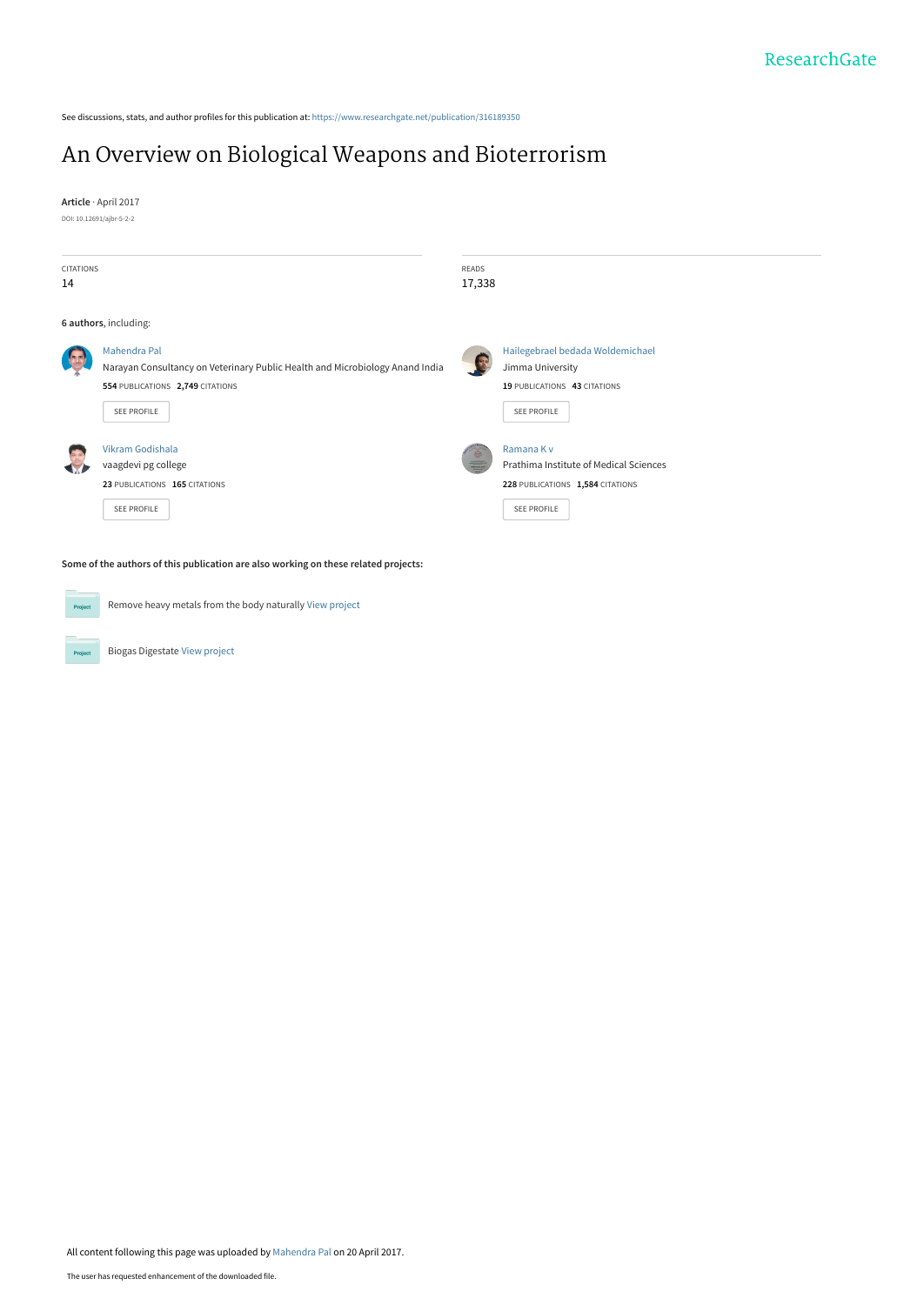

# **An Overview on Biological Weapons and Bioterrorism**

**Mahendra Pal1 , Meron Tsegaye<sup>2</sup> , Fikru Girzaw<sup>2</sup> , Hailegebrael Bedada<sup>2</sup> , Vikram Godishala<sup>3</sup> , Venkataramana Kandi4,\***

<sup>1</sup>Consultant of Veterinary Public Health and Microbiology, 4 Aangan, Jagnath Ganesh Dairy Road, Anand-388001, India <sup>2</sup>College of Veterinary Medicine, Samara University, P.O.Box.No.132, Samara, Ethiopia <sup>3</sup>Department of Biotechnology, Vaagdei Degree and PG College, Warangal, India 4 Department of Microbiology, Prathima Institute of Medical Sciences, Nagunur, Karimnagar, India \*Corresponding author: ramana\_20021@rediffmail.com

**Abstract** Bioterrorism is the deliberate or threatened use of biological agents; viruses, bacteria, toxins or other agents to cause illness or death in people, animals, or plants. Since most priority bioterrorism agents are zoonotic in origin, there is a heightened awareness and concern about the possibility of bioterrorism involving animals. Veterinarians and livestock owners may be the first to diagnose the early cases of a bioterrorist act, as livestock can be sentinels of such an exposure. List of the most likely biological agents to be used in an act of bioterrorism had been prioritized and these agents are classified into A, B and C categories. Category A agents and disease are easily transmitted from animals to human, (except for smallpox, which has no animal reservoir) person to person, having high mortality rates and potential for a major public health impact. Category B agents and disease are moderately easy to disseminate and result in moderate morbidity rates and low mortality rates. Category C agents and diseases include emerging pathogens that could be engineered for mass dissemination. Although society has limited ability to prevent bioterrorist attacks, there still is a need to take preventative steps to reduce potential risks for such attacks. Increased laboratory scrutiny for disease agents, greater controls for investigations involving these pathogens and other security measures implemented, are necessary to restrict access to dangerous biological agents. Detection of disease in animals may be essential in predicting a bioterrorism event since most threat agents of bioterrorism are microbes causing zoonotic diseases. Veterinarians and veterinary diagnostic laboratories should become a part of nationwide active surveillance for category A, B, and C agents and diseases, as well as for new and emerging bioterrorism agents.

#### *Keywords: bioterrorism, biological weapons, biowarfare, zoonoses, public health*

**Cite This Article:** Mahendra Pal, Meron Tsegaye, Fikru Girzaw, Hailegebrael Bedada, Vikram Godishala, and Venkataramana Kandi, "An Overview on Biological Weapons and Bioterrorism." *American Journal of Biomedical Research*, vol. 5, no. 2 (2017): 24-34. doi: 10.12691/ajbr-5-2-2.

### **1. Introduction**

Bioterrorism is the use of microorganisms (bacteria, viruses and fungi) or toxins by terrorist or extremists' groups to produce weapons which cause death and disease among humans, animals and plants. Terrorism is the unlawful use of force or violence against person, animals or property to intimidate or coerce a government or civilian population to gain political or social objectives [\[15\].](#page-10-0) The use of biological agents (Bio-weapons) to cause harm or death is not a new concept; countries have been engaging in bioterrorism for hundreds of years. Bioterrorism dates to the  $14<sup>th</sup>$  century, when cadavers were dropped into enemy wells to poison the drinking water. Similarly, bioterrorism occurred during the French and Indian wars, when native Americans were given smallpoxladen blankets. This action is believed to have initiated smallpox in this previously unexposed population and resulted in a 40% mortality rate. More recently, bioterrorism events have been noted, one is the intentional contamination of salad bars in the Dalles, Oregon, using *Salmonella* and the other, the 2001 attack using anthrax-laden letters mailed to media organizations and politician[s \[26\].](#page-10-1)

The potential impact of bioterrorism depends on the agent used, the amount being disseminated, the dispersal method, the weather/release conditions, the pre-existing immunity of the exposed population, and how quickly the attack was identified. There are a broad range of potential bioterrorism agents, including bacteria, viruses, and toxins (of microbial, plant, or animal origin). Common characteristics of this diverse group of agents include: the ability to be dispersed in aerosols of 1 to 5 mm particles, which can penetrate the distal bronchioles, the ability to deliver these aerosols with simple technology, the feasibility of these agents, if delivered from a line source (airplane) upwind from the target, to infect large numbers of the population; and the ability to spread infection, disease, panic, and fear [\[15\].](#page-10-0) Bioterrorism has the potential to result in high morbidity and mortality, because aerosolized biological agents can infect or kill many people in a short period of time. Even non-aerosolized attacks, such as the anthrax attack can result in morbidity and mortality [\[53\].](#page-10-2) These weapons are difficult to detect (tasteless and odorless) and can be disseminated via air. A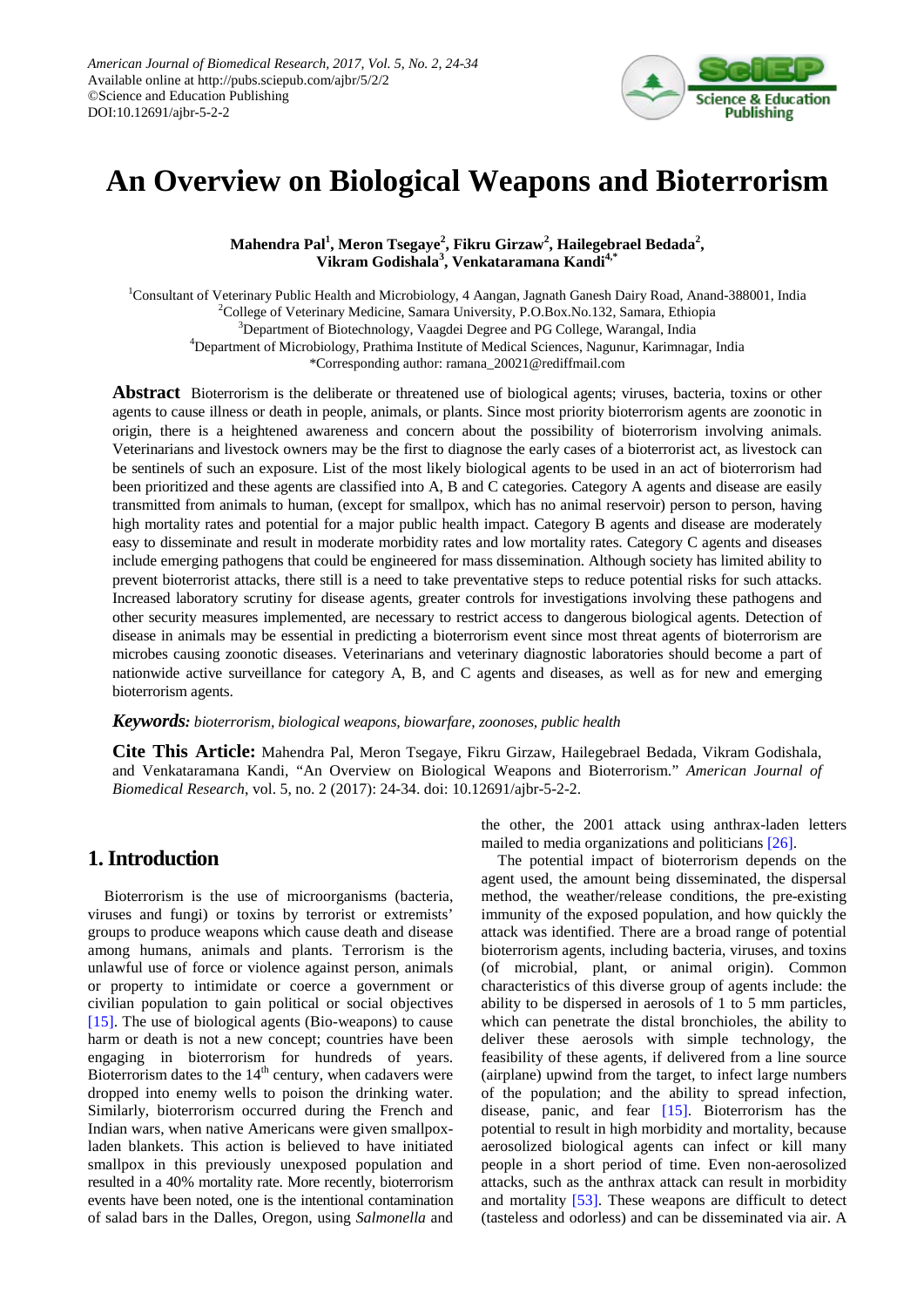high index of suspicion should be present when many people develop similar symptoms. Enclosed spaces provide ideal targets, particularly those that draw large crowds such as sporting events, recreation grounds, and probably all those places where people gather in huge numbers. The number of terrorist acts worldwide has decreased over the last few years, but what is of great concern is the increase in their lethality [\[3\].](#page-10-3)

Before the  $20<sup>th</sup>$  century, the use of biological agents took three major forms, deliberate contamination of food and water with poisonous or contagious material using microbes, biological toxins, animals, or plants (living or dead) in a weapon system, and using biologically inoculated fabrics and persons. Now a days, sophisticated bacteriological and virological techniques allowed the production of significant stockpiles of weaponized bioagents able to spread and cause diseases such as; *Anthrax, Brucellosis, Tularemia, Smallpox*, *Viral hemorrhagic fevers*, and Botulinum, and Ricin poisoning [\[38\].](#page-10-4) The most likely route of dissemination is an aerosolized release of 1-5 mm particles. Other methods of dissemination include oral, intentional contamination of food/water supply, per-cutaneous, infected animal vector e.g., release of infected fleas. Human-to-human spread, where an individual infected with communicable disease walks among a crowd of healthy people has also been noted. As evidenced from the anthrax attacks of 2001, it has been confirmed that even physical objects, such as letters, can be used to help spread biological agents [\[38\].](#page-10-4)

Recently, with advancements in technology, bioweapon diseases have been known to spread faster and prove much more difficult to control and eradicate than the historical ones. However, bioterrorism preparedness helps mitigate potential negative outcomes, and is required by healthcare and public health regulating agencies as part of a comprehensive emergency management program. Formulating a significant healthcare, public health, and emergency management response is the need of the hour [\[8\].](#page-10-5) The main objective of this paper is to review the historical perspectives, potential exposures due to various microbes and their metabolites, which may induce significant risk upon health care due to bioterrorism and to highlight what needs to be done to prevent and reduce morbidity and mortality arising from bioterrorist actions.

### **2.Historical Background**

Rudimentary forms of biological warfare have been practiced since antiquity or in the former ages [\[41\].](#page-10-6) During the  $6<sup>th</sup>$  century BC, the Assyrians poisoned enemy wells with a fungus that would render the enemy delirious. The advent of the germ theory of disease and advances in microbiological techniques brought a new level of sophistication to the theoretical use of bio-agents in war. Biological sabotage in the form of anthrax and glanders were undertaken on behalf of the Imperial German government during World War I (1914–1918), with indifferent results [\[17\].](#page-10-7)

The use of biological agents as war weapons is not a modern era novelty, as evidenced by the fact that in pre-Christian era, around 300 B.C., the Greeks used animal cadavers to contaminate water wells of enemies.

This strategy was also used the by the Romans and Persians [\[59\].](#page-11-0) In a later period, during the battle of Tortona, Italy, 1155 bodies of dead soldiers and animals were used to contaminate water wells by Emperor Barbarossa's troops  $[18]$ . In the  $14<sup>th</sup>$  century, during the siege of Kaffa by the Tartars among the Tartar army, an epidemic of plague was spread. The besiegers thought to catapult the cadavers of their dead comrades within the walls of the city of Kaffa, resulting in a turning point in the war; the Genoese fled from Kaffa, carrying with them their sickness. On the return trip to Genoa, they halted at several ports in the Mediterranean Sea. While some sources believe a possible correlation between the epidemic of plague in Kaffa and the pandemic that decimated most of the population of Europe in the following decades (Black Death), most authors believed that the two events were in fact independent [\[61\].](#page-11-1)

In 1422, during the siege of Carolstein, Lithuanian soldiers catapulted cadavers of dead soldiers and excrements into the city, frightening the population, and spreading lethal fevers in many places [\[44\].](#page-10-9) The next documented use of biological agents as a war weapon occurred more than three centuries later. During the French-Indian War (1754-1767), the British commander ordered the distribution of blankets infected with smallpox to counter the population of Indian tribes hostile to the British. The distribution of infected blankets occurred in the summer of 1763, and the resurgence of the virus among the indigenous population lasted for more than 200 years  $[6]$ .

### **2.1. Bio-Weapons, Their Status Post World War I (WW I)**

It is frequently reported that the Germans inoculated cattle with *Bacillus anthracis* and *Pseudomonas mallei*, responsible to cause severe diseases such as anthrax and glanders disease, before sending them into enemy states [\[52\].](#page-10-11) As WW I saw the large-scale use of nonconventional chemical weapons, it was expected that WW II would see more extensive use of biological weapons. During this war, many countries conducted research programmes to develop bio-weapons; the Japanese programme to produce a bio-weapon, was considered as the most ambitious (1892-1959). The research in this direction started in 1928; when Lieutenant general (Lt. Gen.) Ishii visited many European and American countries to learn useful techniques and information about the possible uses of biological weapons. Upon returning to his homeland, he was provided a substantial grant to constitute some massive bio-weapons research center, known as the Unit 731, located at Beiyinhe in Manchuria. The research centre staffed over 3,000 scientists, mainly microbiologists. The experiments were conducted on prisoners of war, principally Koreans, Chinese and Russian soldiers. The prisoners were used to test numerous bioweapons, including *Yersinia pestis*, *Vibrio cholerae*, *Neisseria meningitidis* and *Bacillus anthracis* [\[39\].](#page-10-12) During this research, several thousand prisoners died because of the experiments conducted on them. However, the mortality rate around the area of Unit 731 remained very high for several years as high as 200,000 deaths due to the activities carried out by Lt. Gen. Ishii [\[29\].](#page-10-13) In 1942,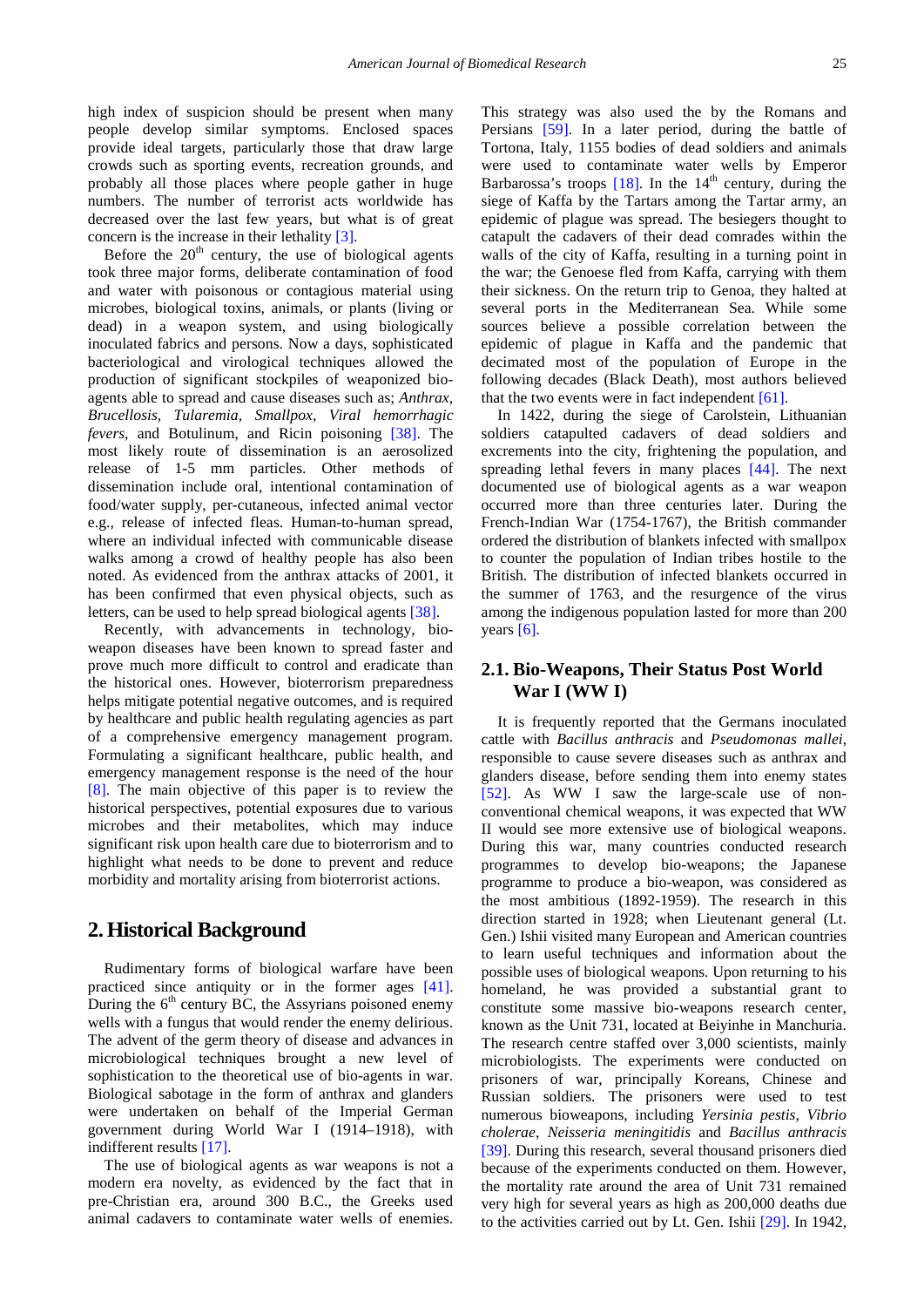the poor control of an infection spread resulted in the death of 1,700 Japanese soldiers [\[57\].](#page-11-2)

Many other nations carried out experiments on potential biological agents. The experiments conducted in 1942 by the British army on the Island of Gruinard, off the Scotland coast, where anthrax bombs were tested, were considered as dirt[y \[40\].](#page-10-14)

### **2.2. Bio-Weapons, Their Status Post World War II (WW II)**

Until WWII, the U.S. remained considerably behind other nations with regards to research on bio-weapon (BW). The golden age for both development and testing of BW in the U.S. has started immediately after the conclusion of WWII, when it received the results of the experiments performed by the Japanese Unit 731. The U.S. also worked directly with Lt. Gen. Ishii, the former director of Unit 731 [\[17\].](#page-10-7)

It was noted that during September 1950, the U.S. navy conducted an experiment on civilians to assess the vulnerability of a large American coastal town to a biological attack; in the San Francisco Bay. A cloud of *Serratia marcescens* (a low pathogenic bacterium mainly responsible for infections of skin and respiratory tract) was spread using a boat, initiating infection and spread, as confirmed by subsequent checks, which involved almost the entire population (1 million people). Even though the bacterium was almost harmless, several individuals developed respiratory diseases and some of them even succumbed to death [\[17\].](#page-10-7) Another report revealed that during the years between 1956 and 1958, in Georgia and Florida, swarms of mosquitoes, probably carriers of yellow fever were released to verify vulnerability to an air attack. Even though the documents are kept in top secret, several sources reported that some individuals died from the bites of insects and the resultant yellow fever. A large-scale experiment which was documented in the United States, involved the dissemination of *Bacillus subtilis* in the New York subway in the summer of 1966. The experiment resulted in the infections, although without consequences, among more than one million people. It demonstrated that the spread of a pathogen in the whole subway network from a single station, due to the displacement of air in the tunnels, was possible [\[9,63\].](#page-10-15)

In the 1970's, the Union of Soviet Socialist Republics (USSR) conducted an ambitious research programme on BW's, but unlike the U.S. programmes, whose secrecy has been partially revealed, an aura of mystery about Russian research programmes remains. According to Davis [\[22\],](#page-10-16) the USSR, between 1973 and 1974, formed an organization called the Chief Directorate for Biological Preparation (Biopreparat), with the purpose of developing a BW's. Although there was no unambiguous data about the number of individuals employed by Biopreparat, it is believed that more than 50,000 people were working in the whole system connected to the programme, including scientists and technicians, who were placed in 52 research and production factories. In these facilities, high amounts of etiologic agents of plague, tularemia, anthrax, glanders, smallpox, and *Venezuelan equine encephalomyelitis* were studied and produced. In addition to biological agents from natural sources, the Soviets also studied and applied technologies of genetic engineering to increase the aggressiveness of biological agents through biotechnology. The aim of this work was to develop a new, more dangerous, more easily spread, and more difficult to identify, combat generation of BW's. Among the countries which run massive programmes on BW's research in the post-World Wars era, included Iraq. It started its research and development programmes in the field of biological warfare in 1974, contextualizing it in an organization called the State Organization for Trade and Industry [\[22\].](#page-10-16) The programme consisted of the study and production of botulinum toxin, anthrax, aflatoxin, and ricin, as well as antiplants and viral agents, such as rotavirus, infectious hemorrhagic conjunctivitis, and camel pox. Iraqi programmes involved about 300 scientists, who completed their training in Western European countries [\[9,39\].](#page-10-15)

### **2.3. Categories of Agents Used as Biological Weapons**

Bioterrorism is defined as the deliberate release of viruses, bacteria or other germs (agents) used to cause illness or death in people, animals, or plants (CDC, 2013). These biological agents are classified into three categories. Category A: Agents that can be easily disseminated or transmitted from person to person. They result in high mortality rates and have the potential for major public health impact. They might cause public panic and social disruption, and require special action for public health preparedness. Category B: Agents those are moderately easy to disseminate. They result in moderate morbidity rates and low mortality, and require specific enhanced diagnostic capacity and disease surveillance. Category C: Emerging agents that could be engineered for mass dissemination in the future because of their availability. They are easy to produce and disseminate. They were potentially linked to high morbidity and mortality rates, and major health impac[t \[15\].](#page-10-0)

BWs are relatively easy and inexpensive to produce, cause death or disabling disease, and can be aerosolized and distributed over large geographic areas. There is a long list of potential pathogens for use by terrorists; however, only a few are easy to prepare and disperse as shown in [Table 1.](#page-4-0) Zoonoses of offensive biological warfare (biowarfare) programs have included the causative organisms of anthrax, plague, tularemia, glanders, Q fever [\[45,47\].](#page-10-17)

#### **2.3.1. Anthrax**

The disease anthrax is a zoonotic disease caused by the gram-positive, non-motile *Bacillus anthracis [\[47\]](#page-10-18)*. Anthrax has been a scourge of cattle and other herbivores for centuries. During the industrial revolution, the inhalation form was first recognized as an occupational pulmonary disease in workers in the wool industries of Europe [\[10\].](#page-10-19) Anthrax makes an ideal biological weapon. The inhalation form of disease is highly lethal, easy of production and dissemination, the bacteria are easy to cultivate and spore production is readily induced. Moreover, the spores are highly resistant to sunlight, heat and disinfectant, anthrax spores may be easily dispersed over large population through missile, bombs and air flying from flying air craft and the spores can maintain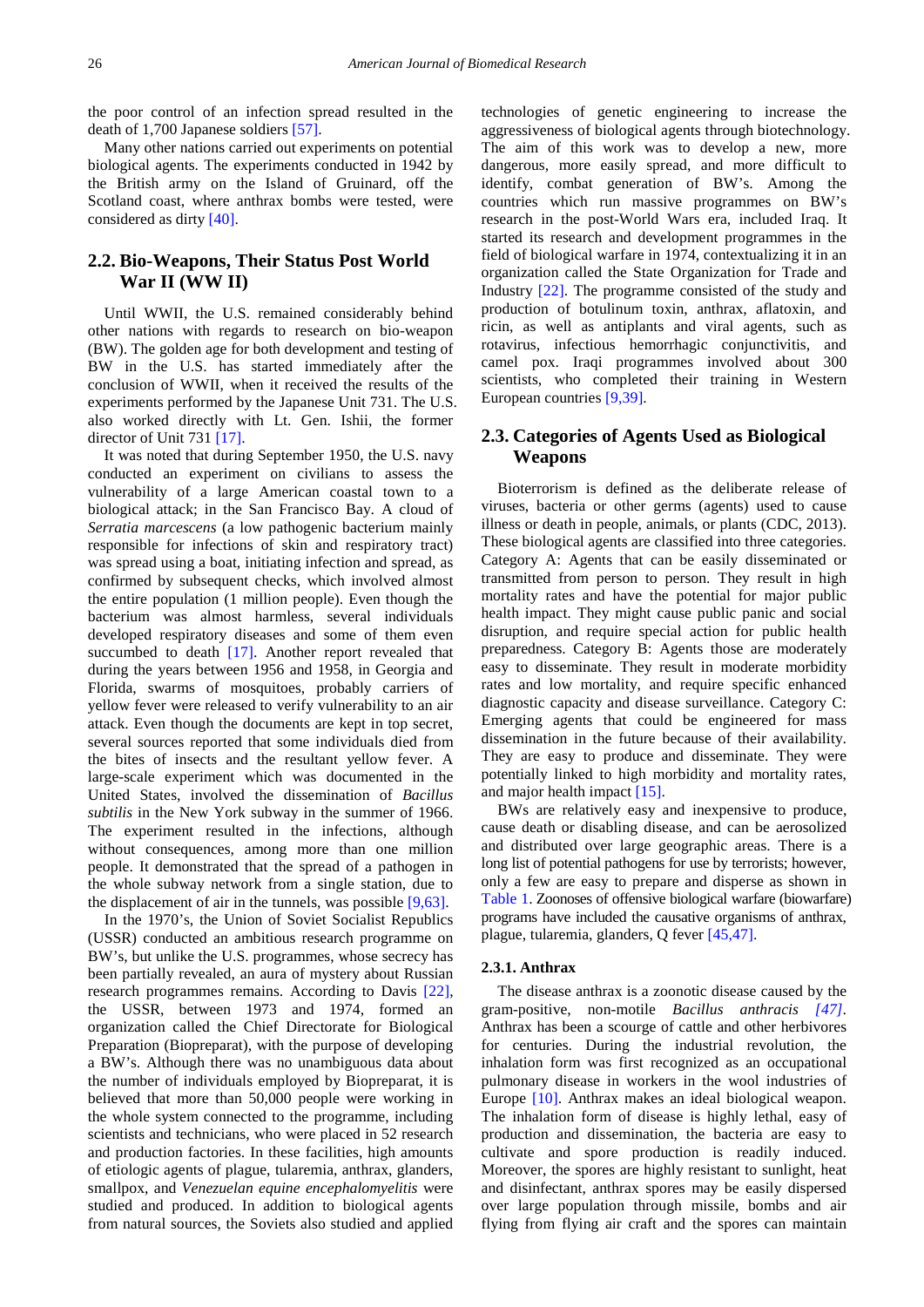virulence for decades and they can be milled to the ideal particle size for optimum infection of the human respiratory tract, this makes anthrax most selective for biological weapons [\[20\].](#page-10-20)

Inhalation is most commonly used for Bio-terrorism and must be aerosolized; this is difficult because the spores must be ground into a fine powder by certain technological processes. Once in proper form the delivery is simple through the use of commercial aerosol products. Most recent outbreak was spread through the postal services by letters containing the anthrax powder. Anthrax spores were weaponized by the United States in the 1950's and 1960's before the old U.S. offensive program were terminated. Other countries have weaponized this agent or are suspected of doing so. Iraq admitted to a United Nations inspection team in August of 1991 that it had performed research on the offensive use of *B. anthracis* prior to the Persian Gulf War, and in 1995 Iraq admitted to weaponizing anthrax. A recent defector from the former Soviet Union's biological weapons program revealed that the Soviets had produced anthrax in ton quantities for use as a weapon. This agent could be produced in either a wet or dried form, stabilized for weaponization by an adversary and delivered as an aerosol cloud either from a line source such as an aircraft flying upwind of friendly positions, or as a point source from a spray device. Coverage of a large ground area could also be theoretically facilitated by multiple spray bomblets disseminated from a missile war head at a predetermined height above the ground (CDC, 2001).

Nevertheless, the recent Anthrax attack in 2001 through letters caused worldwide concerns regarding the threats of bioterrorism. Beginning in mid-September 2001, the USA experienced unprecedented biological attacks involving the intentional distribution of *B anthracis* spores through the postal system. In 2001, in the fall of letters containing anthrax spores were mailed to many prominent people in the U.S. Tom Brokaw, Senator Tom Daschle, and the offices of the *New York Post* were among those who were targeted (CDC, 2001). The full impact of this bio-terrorist activity has not been assessed, but already the toll is large. Hundreds of people were affected. In the  $20<sup>th</sup>$ century series of cases, the mortality rate of occupationally acquired inhalational anthrax was 89%, but majority of these cases occurred before the development of critical care units and in most cases before the advent antibiotics [\[54\].](#page-11-3)

#### **2.3.2. Q fever**

Q fever is a zoonotic disease caused by the rickettsia*, C.burnetii*. Its natural reservoirs are sheep, cattle, goats, dogs, cats and birds [\[47\].](#page-10-18) The organism grows to especially high concentrations in placental tissues. The infected animals do not develop the disease, but do shed large numbers of the organisms in placental tissues and body fluids including milk, urine, and faces [\[5\].](#page-10-21) When considering microbes as weapons they can simplistically be divided into lethal agents and incapacitating agents. Lethal agents, such as Yersinia pestis, induce an acute disease with a high associated mortality rate. Incapacitating agents make people ill enough that they cannot carry on with normal life for a period, but ultimately most people will recover. Q fever belongs primarily to the incapacitating agents. It is considered that a biological attack will affect the largest number of people if disseminated as an aerosol. Q fever has been shown to travel over large distances on the wind during natural outbreaks, and is a relatively resistant organism in the environment. In addition, as described above, the infectious dose for man is extremely low. For this reason, the pathogen attracted attention in offensive programmes of the last century. However, a significant impediment to use of *C burnetii* is the difficulty in culturing the pathoge[n \[4\].](#page-10-22)

<span id="page-4-0"></span>

| Groups      | <b>Diseases</b>              | <b>Agents</b>                            |
|-------------|------------------------------|------------------------------------------|
| A           | Anthrax                      | Bacillus anthracis                       |
|             | <b>Botulism</b>              | Clostridium botulinum toxin              |
|             | Plague                       | Yersinia pestis                          |
|             | Smallpox                     | Variola major                            |
|             | Tularemia                    | Francisella tularensis                   |
|             | Viral hemorrhagic fevers     | <b>Filoviruses and Arenaviruses</b>      |
| B           | <b>Brucellosis</b>           | Brucella spp.                            |
|             | Epsilon toxin                | Clostridium perfringens                  |
|             | Food safety threats          | Salmonella spp., E.coliO157:H7, shigella |
|             | Glanders                     | Burkholderia mallei                      |
|             | Melioidosis                  | Burkholderia pseudomallei                |
|             | Psittacosis                  | Chlamydia psittaci                       |
|             | Q fever                      | Coxiella burnetiid                       |
|             | Ricin toxin                  | Ricinus communis                         |
|             | Staphylococcal enterotoxin B | Staphylococcus spp.                      |
|             | Typhus fever                 | Rickettsia prowazekii                    |
|             | Viral encephalitis           | Alphaviruses                             |
|             | Water safety threats         | Vibrio cholerae, Cryptosporidium parvum  |
| $\mathbf C$ | Emerging infectious diseases | Nipah virus and Hantavirus               |

**Table 1. Major Categories of biological agents with probability to be used as bio-weapons [\[15\]](#page-10-0)**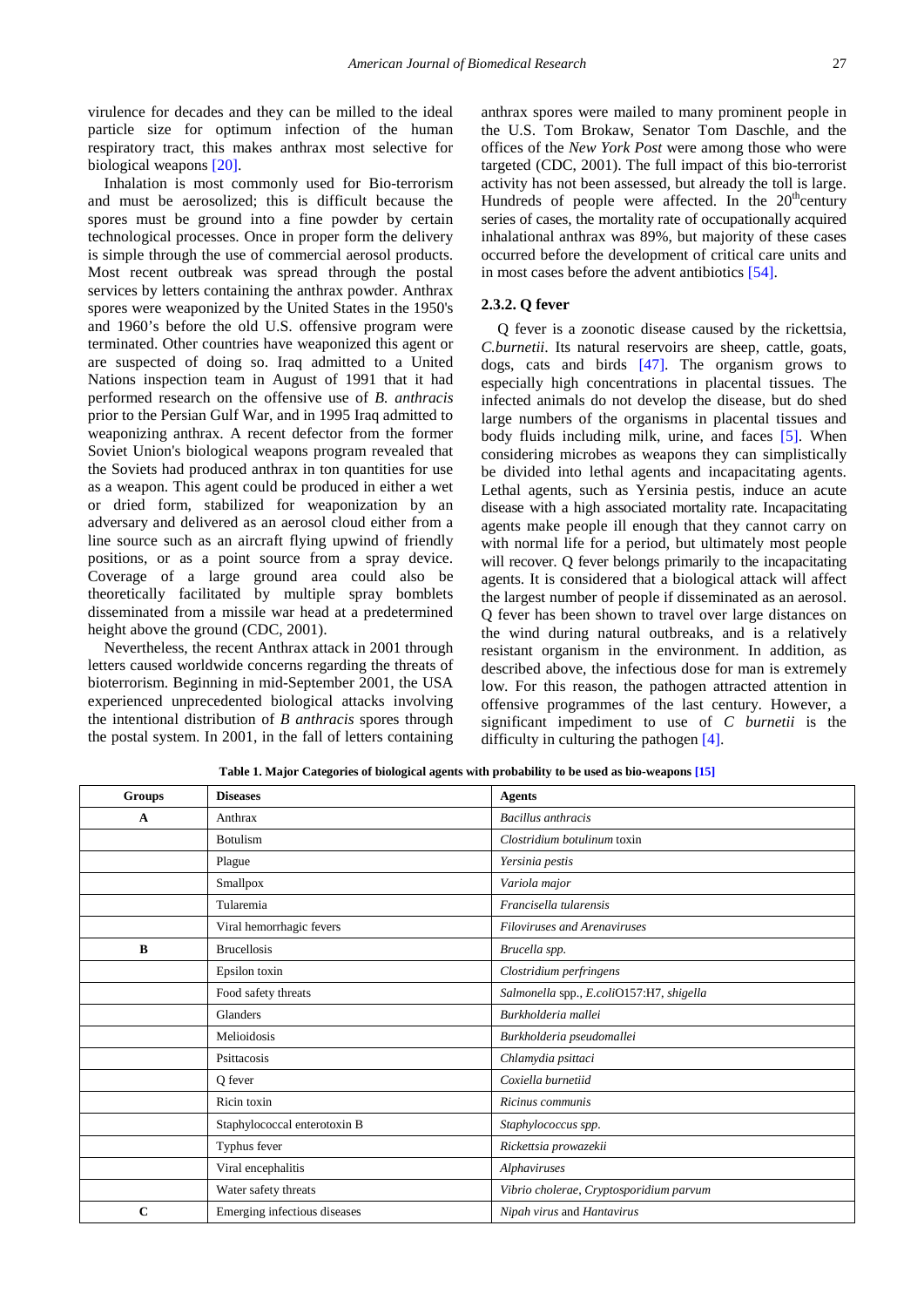#### **2.3.3. Tularemia**

*F.tularensis,* the causative agent of tularemia, is a small, aerobic nonmotile, gram negative coccobacillus. Tularemia also known as rabbit fever and deer fly fever is a zoonotic disease that humans typically acquire after skin or mucous membrane contact with tissues or body fluids of infected animals, or from bites of infected ticks [\[47\].](#page-10-18) Tularemia was recognized in Japan in the early 1800's and in Russia in 1926. Tularemia as a biological weapon is the difficulty in culturing and growing these bacteria, however, it can be isolated from infected organisms. In addition, it has been weaponized by the United States and Soviet Union in the past and can be easily disseminated through aerosol release [\[1\].](#page-9-0) Tularemia could be used as a biological weapon in several scenarios, causing varying degrees of casualties. The most dangerous scenario involves an aerosol release with large numbers of persons exposed. Additional complications would result if an antibiotic-resistant strain, as is claimed to have been developed in the former Soviet Union, were used [\[1\].](#page-9-0)

Researchers have estimated that a large-scale aerosol release of 50 kg over a large metropolitan area could cause 250,000 incapacitating casualties. Most of those affected could present with a nonspecific febrile illness 3 to 5 days after exposure depending on the inoculum of exposure and would subsequently develop pulmonary symptoms consistent with pneumonic tularemia [\[24\].](#page-10-23) However, because of the difficulties in tularemia diagnosis and the nonspecific clinical presentation, the determination of tularemia as the causative agent may be delayed. The initial presentation of cases may be difficult to distinguish from a natural influenza outbreak or other respiratory pathogens [\[24\].](#page-10-23) Tularemia may also be confused with another biological weapon. Epidemiological clues to distinguish tularemia from plague or anthrax is the clinical course slower with tularemia, case fatality rate, higher with plague [\[33\]](#page-10-24) and possibly the pattern of pulmonary manifestations observed on chest radiograph, such as the large pleural effusions and mediastinal widening characteristic of inhalational anthrax. Pulmonary tularemia may be difficult to distinguish from Q fever, another potential biological weapon agent [\[34\].](#page-10-25)

#### **2.3.4. Plague**

The plague, which is caused by *Yersinia pestis, a* gramnegative rod-shaped, non-motile, non-sporulating bacterium has a great historical significance*.* Plague is a zoonotic disease transmitted to humans by rodents (e.g., rats, mice, ground squirrels). Fleas that live on the rodents can transmit the bacteria to humans, who then suffer from the bubonic form of plague. The bubonic form may progress to the septicemic and pneumonic forms. Pneumonic plague would be the predominant form having potential to be used as a BW, due to its ease of aerosol dissemination [\[30\].](#page-10-26)

This is the only weapon besides smallpox, which can cause devastation beyond those persons who are initially infected. With modern air travel, containing an outbreak of plague could be challenging. The lethality and contagiousness of plague makes the plague it a life threatening biological agent. Although its capability is limited by the presence of effective antibiotic treatment and the difficulties in its weaponization, plague remains to be an advantage for BW's development [\[49\].](#page-10-27)

Early in the history plague was called as a black death, which remained to be a form of bubonic-flea-borne variety of plague. Now we see the evolution of far more contagious pneumonic variety as a cause of human epidemics. Direct human exposure to aerosolized plague bacilli was the most effective way to cause human illness and death as reported previously. The biological weapons programs of the USA and the former Soviet Union have pursued aerosol transmission capabilities for plague [\[28\].](#page-10-28) Although Soviets had intercontinental ballistic missile warheads containing plague bacilli available for launch before 1985, yet, virtually insurmountable problems arose in the production and aerosol dispersal of substantial quantities of plague organisms by modern weapon systems [\[22\].](#page-10-16) Despite these difficulties, plague is viewed as a high-risk disease for bio-weapons productio[n \[31\].](#page-10-29)

#### **2.3.5. Botulism (***Clostridium botulinum***)**

*C botulinum* is a spore forming and obligate anaerobe, etiological agent of botulism, which can be isolated from the soil, its natural habitat. Four species of *C botulinum*  are known, characterized by different genomes and their common botulinum toxin. In addition, seven distinct antigenic types of botulinum toxin (A-G) are defined by the absence of cross-neutralization. The toxin is responsible for the disease and is a di-chain polypeptide: a heavy chain of 100 KDa is joined by a single disulfide bond to a 50 KDa light chain, which is zinc containing endopeptidase that blocks acetylcholine-containing vesicles from fusing with the terminal membrane of the motor neuron, resulting in flaccid muscle paralysi[s \[2\].](#page-9-1)

Botulinum toxin is the most lethal toxin known and all seven types act in similar ways. Death often occurs as a result of paralysis of pharyngeal and diaphragmatic muscles, followed by respiratory arrest [\[6\].](#page-10-10) Botulinum toxin poses a major bio-weapon threat because of its extreme potency and lethality; its ease of production, transport, and misuse; and the need for prolonged intensive care among affected persons [\[7\].](#page-10-30) An outbreak of botulism constitutes a medical emergency that requires prompt provision of botulinum antitoxin and, often, mechanical ventilation, and it constitutes public health emergency that requires immediate intervention to prevent additional cases. Timely recognition of a botulism outbreak begins with an astute clinician who quickly notifies public health officials. Botulinum toxin is the most poisonous substance known [\[43\].](#page-10-31)

# **3.The Properties of an Ideal Biological Weapon**

A biological weapon can be more effective, pound for pound, than the hydrogen Bomb. This analysis of biological weapons illustrates the impact that a potent agent could have. Biological attacks are designed to devastate a population, either by inducing illness or more commonly, killing large numbers of people through mass destruction. The following desired characteristics are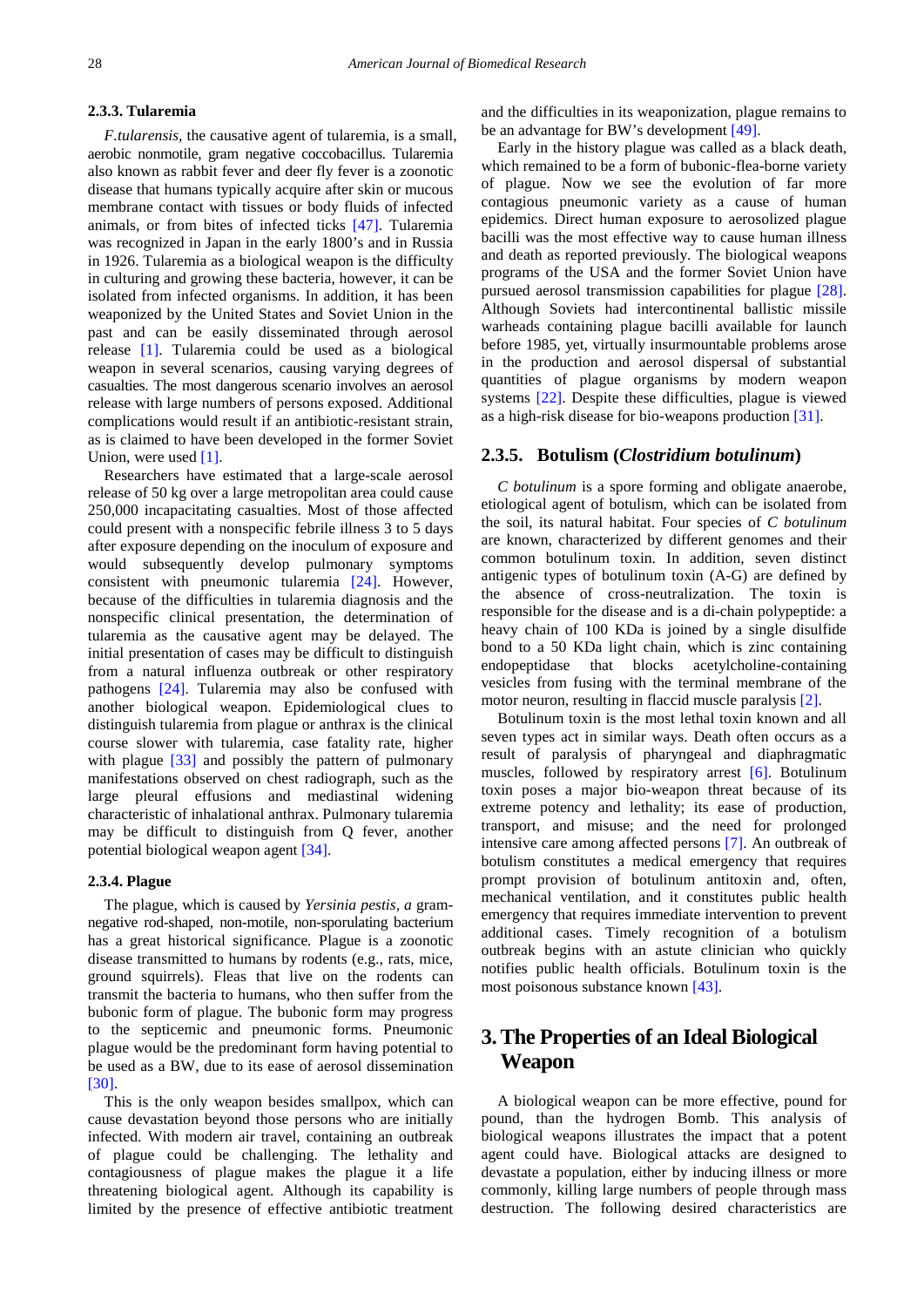listed in order of relative importance: Extremely toxic, highly infectious, preferably communicable among humans, stable, both in storage and dispersal, creates difficulty in medical response, easy to grow and produce manipulable effects [\[42\].](#page-10-32) While there are numerous pathogens (bacteria, viruses and toxins) that cause diseases in humans, animals and plants, only very few possess the characteristics to be a BW. Eitzen [\[27\]](#page-10-33) described the characteristics that make a biological agent a potential BW. Ideally, a BW should be easy to find or produce. To develop a biological attack towards sensitive targets or the population, large amounts of biological agents are in fact required; it must be considered that it is necessary to have quite many biological agents (or a certain amount of toxin) to generate a disease in a target. The ideal BW also must have a high capacity to incapacitate the affected or, alternatively, be highly lethal. It is appropriate to choose an agent with an incubation period depending on whether immediate or delayed effects are required. Other important characteristics for a biological weapon are the route of transmission, and hence, the ease of dissemination with an appropriate method of delivery. Finally, the stability of the agent must be assessed, especially when large quantities must be stored for indefinite period[s \[36\].](#page-10-34)

Generally, biological agents or BW can be further classified according to certain characteristics that define the hazard to health : Infectivity: The aptitude of an agent to penetrate and multiply in the host; Pathogenicity: The ability of the agent to cause a disease after penetrating into the body; Transmissibility: The ability of the agent to be transmitted from an infected individual to a healthy one; Ability to neutralize: Its means to have preventive tools and or therapeutic purposes [\[46\].](#page-10-35)

## **4.Mode of Delivery and Method of Dissemination of Biological Weapons**

Biological agents may be delivered in either wet or dry form. Dry powders composed of very small particles tend to have better dissemination characteristics, and have advantages in storage. Dried agents require an increased level of technological sophistication to produce, although freeze drying or spray dries technology has been available in industry for several years. Most commonly, delivery methods used are aerosolized agent. The agent can be dispersed by attaching a spray device to a moving conveyance. An industrial insecticide sprayer designed to be mounted on an aircraft is an example. A line of release would then occur while the sprayer is operating. This is known as a line source and is sprayed perpendicular to the direction of the wind, upwind of the intended target area. Up to a certain range, anyone downwind of such a line source would theoretically be at risk [\[15\].](#page-10-0)

The range that the infectious or toxic agent would reach depends on many factors, including wind speed and direction, atmospheric stability, and the presence of inversion conditions; and on characteristics of the agent itself. Biological agents can be dispersed by spraying them into the air, by infecting animals that carry the disease to humans and by contaminating food and water. Potentially, hundreds of human pathogens could be used as weapons; however, public health authorities have identified only a few as having the potential to cause mass casualties leading to civil disruptions. There are number of causes why biological weapons are potentially more powerful agents to mass casualties leading to civil disruptions. An ideal biological warfare agent would be easily disseminated in the open air by using off-the shelf devices such as industrial sprayers or other types of aerosol-producing devices. Aerosols biological agents are dispersed into the air, forming a fine mist [\[65\].](#page-11-4)

Biological warfare agents are most effectively delivered as an aerosol. Aerosol delivery systems aim to generate invisible clouds with particles or droplets between 0.5 and 10 micrometers in diameter, which can remain suspended for long periods. The aerosol release of respirable particles in that size range results in a predominantly inhalation hazard since the particles can settle deep in the lungs. Biological warfare agents may be used to contaminate food or water systems or supplies. Heat destroys most pathogens and toxins; thus, to be effective most agents would have to be used on food that will be served raw or added after the food is prepared and presented for serving. Standard water purification methods (chlorination and filtration) may well inactivate many pathogens and some toxins. However, chlorination will not inactivate many spores and commercial filtration will be largely ineffective against spores, cysts, viruses, and many bacteria. Filtration will be all but useless against toxins unless something like activated charcoal is used. Biological warfare agents have been delivered by covert injection. Some agents (for example, ricin) are lethal when injected. The possible modes of BW attack in any operational environment will vary significantly with location, depending on the nature of the delivery system employed, the time of day, the weather conditions, and the local geography [\[50\].](#page-10-36)

# **5. Routes of Exposure of Biological Weapons**

Biological agents can be transmitted through one or more ways. The transmission modes are: parenteral; agents that are transmitted through body fluids or blood, airway (by droplets); agents that are emitted by infected individuals, which can then be inhaled by surrounding people. Contact; through which the agents present on the surface of the infected organism can infect another organism. Oral-fecal route: through objects, foods or other items contaminated with the feces of infected patients, or through sexual contact [\[37\].](#page-10-37)

#### **5.1. Respiratory System**

Inhalation most dangerous, inhaled, resembles flu symptoms but progresses to fluid in lungs and respiratory failure. The body is most vulnerable to this route of exposure because of the large surface area and gas exchanging function of the lungs; because of the susceptibility of mucous membranes to infection; and because of the presence of phagocyte cells that, if unsuccessful in destroying a pathogenic microorganism, may instead carry it to the lymph system where it may proliferate and cause most biological agents affect the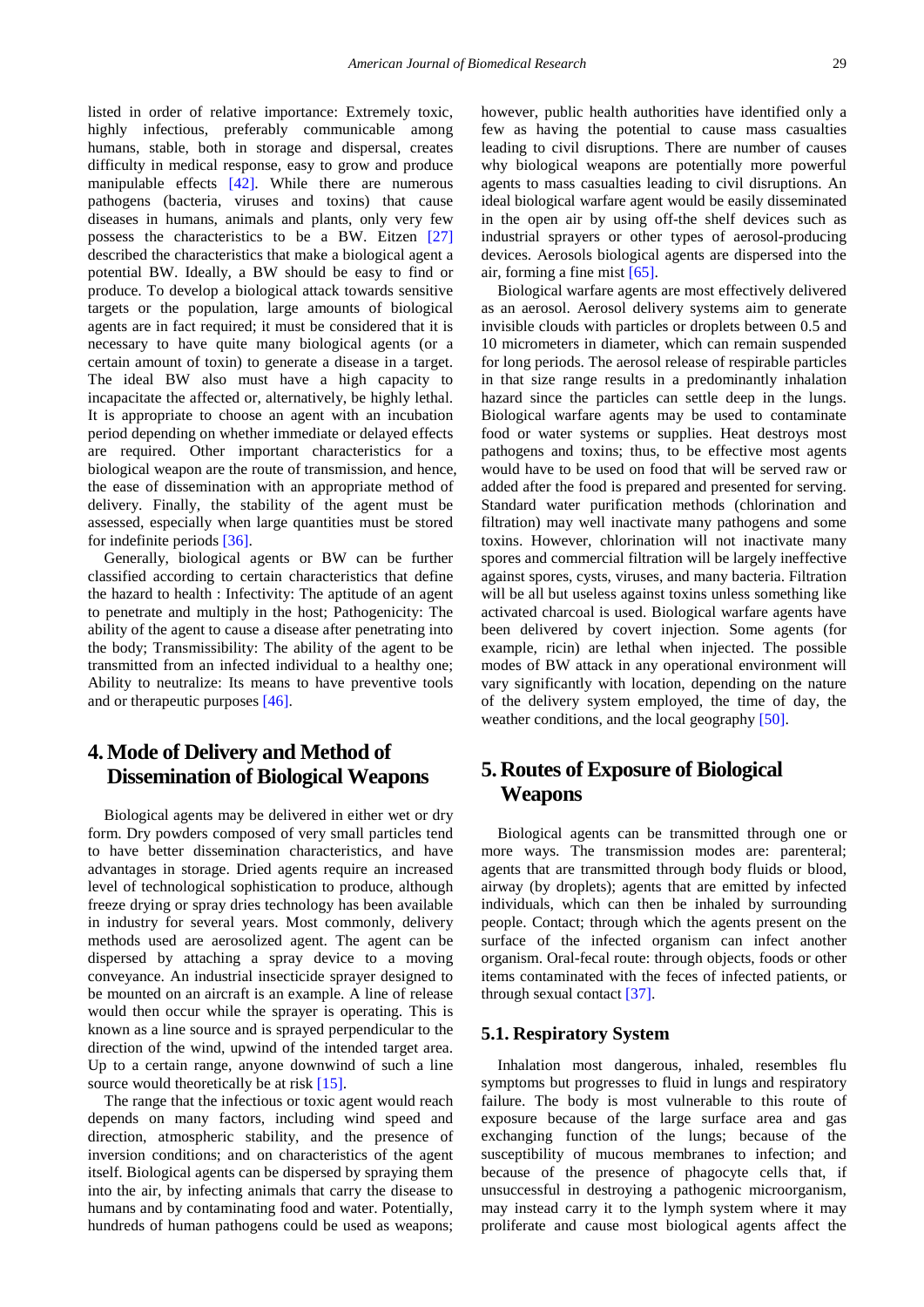lungs, Unlike vapors, aerosol particles of a certain size are accumulated over time in the respiratory system [\[58\].](#page-11-5)

#### **5.2. Skin and Mucous Membranes**

Cutaneous, skin, least harmful, enters through abrasion or cuts, causes lesion with black scab. The presence of injuries, sores or skin rashes might change this significantly and allow even biological agents to enter the body by this route. As a rule, the thinner, more vascular, and moister the skin, the more prone it is to penetration. High relative humidity promotes skin penetration. Liquid spills and aerosols cause a hazard for skin penetration that can be several deliveries. In case of makeshift devices, a larger fraction of agent will be in the spills and a smaller part will usually order of magnitude higher than from vapors. Spills will occur mainly around the point of be aerosolize[d \[51\].](#page-10-38)

#### **5.3. Digestive System**

Gastrointestinal, ingesting infected meat or water, nausea, abdominal pain and bleeding, fever, vomiting, can be treated with antibiotics early on. Biological weapons can enter the digestive system in contaminated food or drinking water, by hand-mouth contact after touching contaminated surfaces, or by swallowing of respiratory mucus after an accumulation of larger aerosol particles in the nose/throat and upper airways. Of all exposure routes this is the easiest to control, provided that the contaminated sources are known [\[51\]](#page-10-38)*.*

## **6. Animals as Sentinels of Biological Agents**

Most of the bioterrorism agents (80%) are zoonotic in origin and can be used as biological weapons [\[48\].](#page-10-39) As a result, an attack on human populations with a bioterrorism agent would likely pose a health risk to animal populations in the target area; therefore, integrating veterinary and human public health surveillance efforts is essential. It is recommended that prompt diagnosis of unusual or suspicious health problems in animals, as well as establishing criteria for investigating and evaluating suspicious clusters of human and animal disease or injury and triggers for notifying law enforcement of suspected acts of biological or chemical terrorism (CDC, 2000).

Similarly, an indicator of a biological terrorism attack would be increased numbers of sick or dead animals, often of different species. Some BW agents can infect/intoxicate a wide range of hosts [\[19\]](#page-10-40)*.* In part because of such recommendations, calls have been made for enhanced veterinary surveillance for outbreaks of animal disease caused by bioterrorism agents and better communication between animal health and human health professionals. For such efforts to succeed, the relevance to human health of disease events in animals must be established. The potential use of animals as sentinels of a human bioterrorism attack can be differentiated from the possibility of a direct attack on animals of agricultural importance (agroterrorism) [\[15\].](#page-10-0) First, animals could

provide an early warning to humans if clinical signs could be detected before human illness emerged or soon enough to allow preventive measures to be initiated. This early detection could occur because an animal species had increased susceptibility to a agent, because the disease caused by the agent had a shorter incubation period, or because animals were exposed sooner (or at more intense and continuous levels) than the human population (CDC, 2000) [\[19\]](#page-10-40)*.*

The simultaneous appearance of disease signs and symptoms in animals may contribute to the more rapid identification of a biological warfare agent that was producing nonspecific effects in nearby persons. Second, if a released biological agent persists in the environment (such as soil, water, or air), active surveillance for sporadic illness in animals could help detect ongoing exposure risks. Additionally, the geographic pattern of sick or dead animals could indicate the persistence of a biological threat [\[19\]](#page-10-40)*.*

Finally, animal populations such as wild birds, commercially shipped livestock, and animals involved in the local or international pet trade, could play a role in the maintenance and spread of an epidemic attributable to an intentional release of a biological agent. Detecting the agent in such mobile populations could therefore signal the ongoing spread of the agent and provide an opportunity for interventions to prevent further spread (CDC, 2000).

# **7.Impacts of Bioterrorism on Animals and Humans**

Even a small-scale biological attack with a weapon grade agent on an urban center could cause massive morbidity and mortality, rapidly overwhelming the local medical capabilities. For example, an aerosolized release of little as 100kg of anthrax spores upwind of a metro city of a size of Washington DC has been estimated to have the potential to cause up to three million deaths. And it causes massive morbidity and mortality in animals and economic loss as shown in [Figure 1](#page-7-0) [\[10\].](#page-10-19)

<span id="page-7-0"></span>

**Figure 1.** Animal bioterroris[m \[10\]](#page-10-19)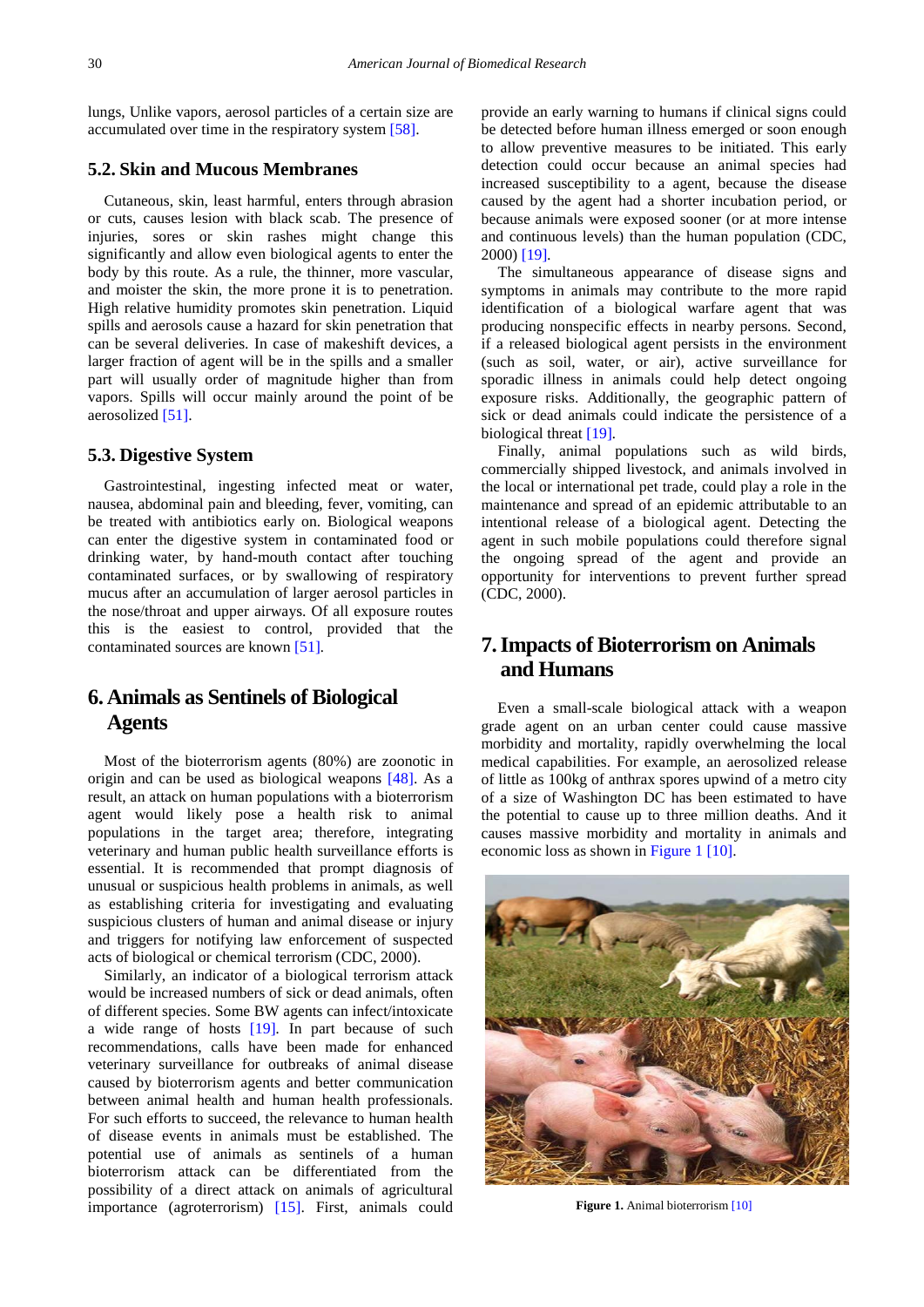Many of the disadvantages of biological weapons use relate to difficulties in executing an attack. For example, it is difficult to protect workers during the processes of production, transportation, and delivery, while immunization maybe ineffective or simply irrelevant. The danger that biological agents can also affect the health of the aggressor forces, the dependence on prevailing winds and other weather conditions on effective dispersion, the effects of temperature, sunlight, and desiccation on the survivability of some infectious organisms. Also, the environmental persistence of some agents, such as spore-forming anthrax bacteria, which can make an, area un inhabitable for long periods, the possibility that secondary aerosols of the agent will be generated as the aggressor moves through an area already attacked, The unpredictability of morbidity secondary to a biological attack [\[65\].](#page-11-4)

# **8.General Measures for Protection and Prevention against a Biological Weapon**

The general population should be educated and the made aware of the threats and risks associated with biological agents. Only cooked food and boiled/chlorinated/filtered water should be consumed, insects and rodents control measures must be initiated immediately, clinical isolation of suspected and confirmed cases is essential. An early accurate diagnosis is the key to manage casualties of biological warfare. Therefore, a network of specialized laboratories should be established for a confirmatory laboratory diagnosis. Existing disease surveillance system as well as vector control measures and mass immunization programme in the suspected area should be pursued more rigorously. Enhancing the knowledge and skills of clinicians plays a vital role in controlling the adverse impact of the attack. As bioterrorism, and related infections will remain rare events, creative ongoing strategies will be required to sustain attention to potential new cases [\[15\].](#page-10-0)

The effects of many BW threat agents are preventable or can be mitigated with proper precautions. Immunizations, pre-exposure and post-exposure prophylaxes, therapeutics, and protective clothing are available to provide protection. Personnel must have all required immunizations administered prior to entering an area of operations where BW agent employment is a threat. If an attack is felt to be imminent, or is known to have occurred, command-directed chemoprophylaxis would be appropriate for all personnel in the area. However, it is impractical and wasteful to place everyone located in a potential target area on prolonged, routine antimicrobial prophylaxis in the absence of such a threat condition [\[10\].](#page-10-19) All immunizations should be administered in sufficient time to provide the initial protection to take effect before troops are deployed to the area of operations; when administration prior to deployment is impossible, troops must receive the immunizations as soon as the mission permits operations. Some immunizations are used in conjunction with pre-exposure chemoprophylaxis or post-exposure chemoprophylaxis to provide protection. Specific immunizations, therapeutics, and chemoprophylaxis are

required for the area of operations. For those BW agents for whom a specific immunization is not available, the use of protective equipment combined with chemoprophylaxis may be employed to provide protection [\[55\].](#page-11-6)

Vaccination is an important practical means of providing continuous protection against BW threats prior to, as well as during, hostile actions. Vaccines against a few potential BW agents are available. Many of these vaccines were developed for the protection of laboratory workers or individuals working where the target diseases are endemic [\[15\].](#page-10-0)

# **9.Trend of Biological Weapons in Ethiopia and East Africa**

The Great African Rinderpest, an epizootic of a century ago could be considered as a suitable model for predicting the potential effects of the proliferation of a highly virulent and contagious BW disease, which might pose a risk to wildlife and livestock species. Rinderpest virus was introduced into Africa in 1887 through cattle imported to Ethiopia from India. The subsequent epidemic outbreak of rinderpest that began in 1889 swept from the Horn of Africa to the southern cape, in less than a decade. This spread had exhibited an effective average dispersal rate of approximately 3 km per day during an era pre-dating automobiles and aircraft. The rinderpest epizootic proliferated rapidly among native African cattle breeds and susceptible wild ungulate species, killing an estimated 90% to 95% of the cattle, African buffalo (Syncerus caffer), and wildebeest (*Connochae testaurinus*) in East Africa less than 3 years from its first appearance in the region [\[21\].](#page-10-41)

Use of BW's decreased cattle populations and African buffalos were noted to be extirpated from most of their range in southern and eastern Africa. The African buffalo's, formerly the most characteristic and abundant ungulate of the African plains, were reduced to a few small, scattered relict herds [\[56\].](#page-11-7) Despite intensive control measures taken over the past century, rinderpest is still enzootic with in East Africa, with periodic outbreaks occurring among livestock and wildlife populations in the region [\[25\].](#page-10-42) The importance of buffalo as a food resource for African hunter–gatherer societies was surpassed by giving immense significance to domesticated cattle by pastoral and agricultural societies of eastern and southern Africa. Cattle have served for centuries and in some instances perhaps millennia, as the principal source of food, wealth, and motion energy for the Nilotic and Bantu peoples of Eastern and Southern Africa. The rinderpest epidemic effectively dispossessed indigenous African people off food resources, traditional livelihood, and wealth and prosperity in ways that were potentially more disruptive to traditional cultural milieus than the physical displacement from traditional territories and the political and economic subjugation of African peoples by European colonial administrations. Milk and meat from cattle which provide critically important sources of essential dietary protein in African pastoral and agrarian societies, were now in danger owing to diseases, both natural and by threat of BW's [\[32\].](#page-10-43)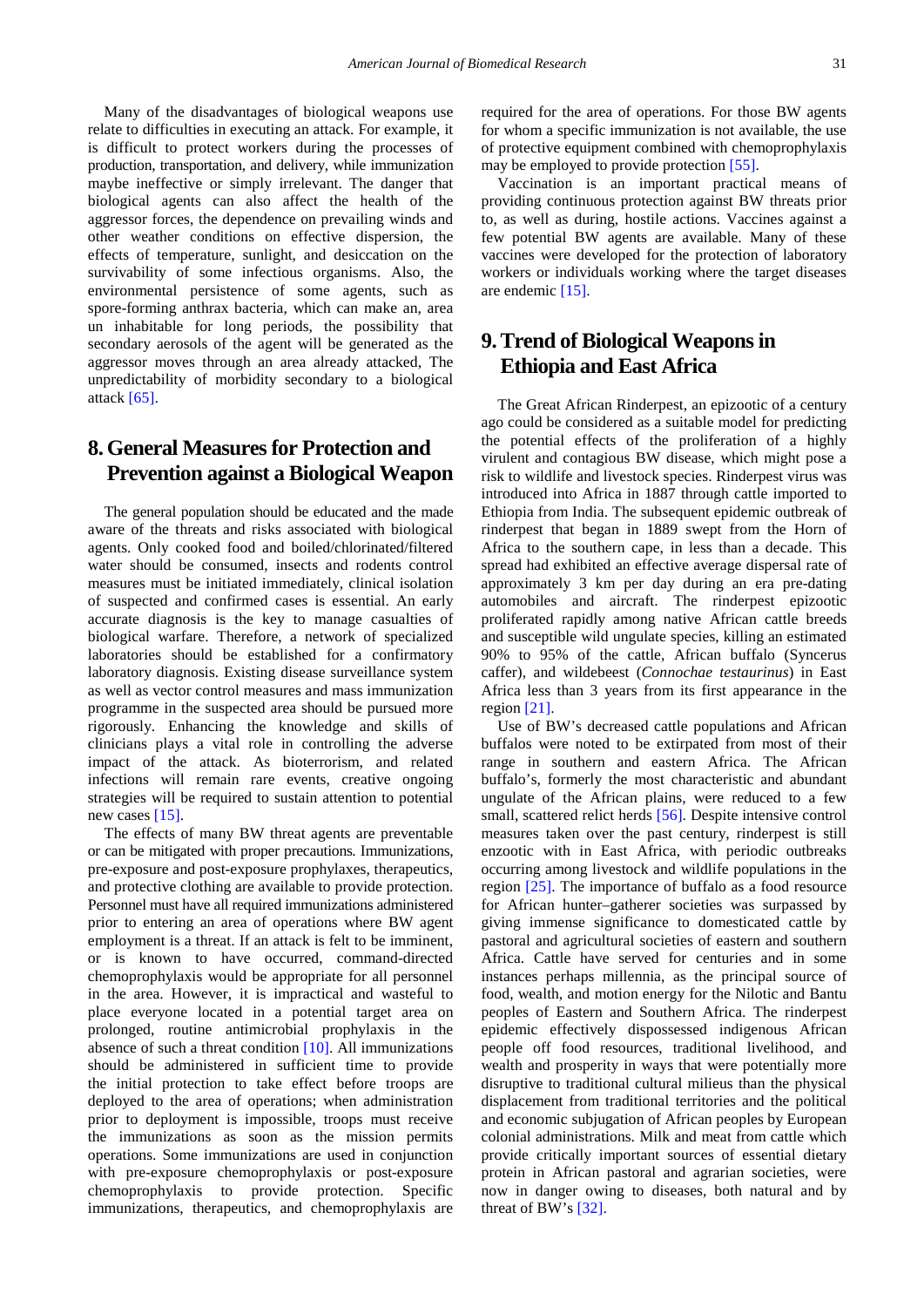# **10.Role of Veterinarians in Combating a Bioterrorist Attack**

Because the fields of veterinary and human medicine overlap in many areas, it makes sense that veterinary medical first responders have the same tools as human medical first responders to combat the same threats and that open communication between the two disciplines flows freely [\[60\].](#page-11-8) Animals and veterinarians play important roles in the surveillance for diseases of public health significance, and the input of veterinary medical professionals into the public health system is crucial to the health of humans and animals alike. Obviously, the susceptibilities of different animal species to the Category A, B, and C agents vary. Clinical signs of disease observed in animals will differ depending on multiple factors such as route of exposure, dose, species susceptibility, age, overall health status, and immune status. Clinical signs of disease that develop after a bioterrorist attack will not necessarily be identical to those of naturally acquired disease (CDC, 2001).

Occasionally, veterinarians may encounter naturally occurring cases of disease caused by some of the category A and B agents, but many of these diseases are rarely (and some never) seen by a typical practitioner. Awareness among veterinarians that certain types of clinical signs in animals are associated with infection with organisms that are potential bioterrorism agents may aid in the early recognition of a bioterrorist attack. Moreover, practitioners would need to assess whether the animals presented to them were ill because of natural versus intentional exposure. Veterinarians must be alert for indications that a bioterrorism event has occurred. With the intentional release of a biological agent, just as with a naturally occurring outbreak, there is a delay from time of exposure until onset of clinical signs. This incubation period is an advantage for terrorists who will have time to escape the area after the covert release of a bioterrorism agent. Veterinarians already need to maintain a reasonable but high degree of suspicion when examining animals with a potential infectious disease to rule out a zoonosis that threatens public health or a foreign animal disease that threatens agriculture [\[15,35\].](#page-10-0)

It is a natural extension to carry this suspicion over to include potential zoonotic bioterrorism agents. Veterinarians may see an ill animal and an ill owner at the same time; although the disease may not have the same clinical signs in humans as it does in an animal species, the early suspicion and investigation of such a connection could mean the difference between stopping the spread of a highly contagious pathogen and not detecting it altogether. Early detection a Veterinarians must take an active approach to bioterrorism and become involved in preparedness and response and in public health overall [\[23\].](#page-10-44)

As stated by Noah and others [\[45\],](#page-10-17) veterinarians are vital components in combating bioterrorism. There is a need for immediate reporting for better bioterrorism preparedness. Veterinarians play a significant role in surveillance for bioterrorism agents, controlling disease, and even in the treatment of the ill. They are a key to an effective, robust surveillance and early warning system for

bioterrorism that usually targets humans and indirectly animals. If the war against bioterrorism and emerging diseases is expected to be remotely winnable, integration of practitioners and veterinary diagnostic laboratories into public health and disease-reporting systems and establishment of means for rapid communication and dissemination of information to these stakeholders is necessary. Terrorists will always have the advantage; terrorism cannot be stopped. However, through planning, education, communication, and awareness, the impact of the attacks that are carried out can be lessened and perhaps prevented from occurring altogether. Veterinarians are at the front line for education regarding zoonotic diseases and are the experts on zoonotic Category A, B, and C agents. To prevent a national crisis, vigilance is essential, and so too are veterinarian [\[23\].](#page-10-44)

### **11.Conclusion and Recommendations**

Biological weapons have not been frequently used throughout human history, and their efficacy to be used as a war weapon has not been completely confirmed. Because natural infections pose a great risk for human health, as in case of infection with *Influenza* virus, where there is an involvement of large population, mostly owing to easy spread, a threat of its use as a BW cannot be underestimated. There has been a continual fascination with biological weapons by nations in the last century, an addiction that continues even today. Particularly where regional hegemony (or resisting it) may require unconventional weapons, BW's remain a major threat. With zoonoses as the most likely infectious diseases to be used by bioterrorists to develop BW's, human and veterinary medicine can benefit from cross-collaboration. As barriers between animal species collapse, it expands the knowledge base of human and veterinary medicine. Integrating veterinary and human public health surveillance efforts is essential in dealing with bioterrorism. This effort will require improved communication and collaboration. A coordinated and cohesive effort by scientists, healthcare providers, veterinarians, and epidemiologists is needed to control the global impact of bioterrorism.

Therefore, we recommend that there should be an improvement of mass public awareness before, during and after such an attack (presumably). The people should be educated regarding potential exposure of a biological weapon, and various steps that are required to be taken to check our bio-defense capabilities and ensure sufficient protection from emerging threats. The federal government should provide emergency health insurance coverage during a bioterrorist attack.

### **References**

- <span id="page-9-0"></span>[1] Alibek, K. and Handelman, S. (1999). Biohazard: The Chilling True Story of the Largest Covert Biological Weapons Program in the World — Told From Inside by the Man Who Ran It. New York, NY: Random House; 1999.
- <span id="page-9-1"></span>[2] Arnon, S.S., Schechter, R., Inglesby, T.V., Henderson, D.A., Bartlett, J.G., Ascher, M.S., Eitzen, E., Fine, A.D., Hauer, J., Layton, M., Lillibridge, S., Osterholm, M.T., O'Toole, T., Parker, G., Perl, T.M., Russell, P.K., Swerdlow, D.L. and Tonat, K.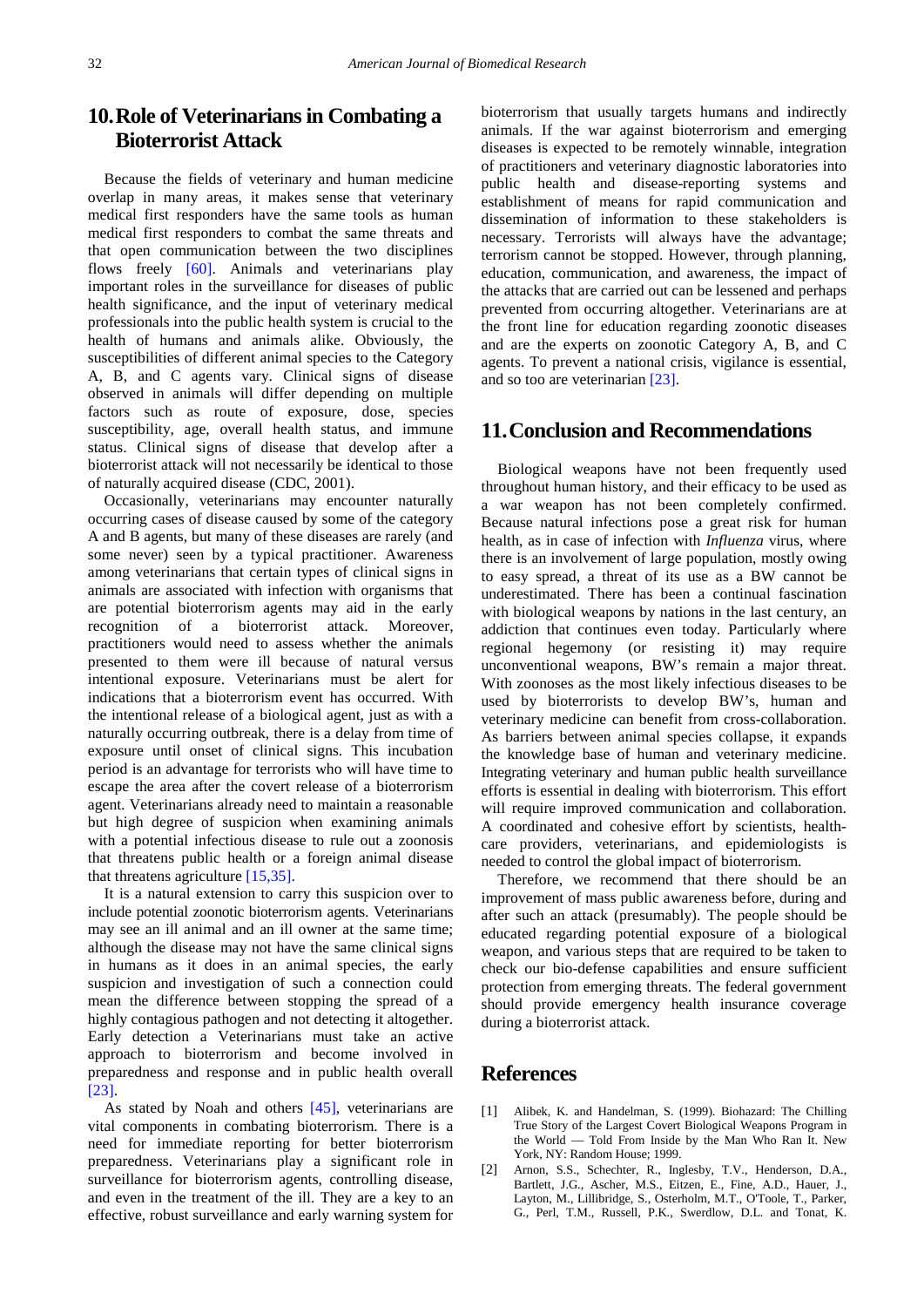(2001). Botulinum toxin as a biologicalweapon: medical and public health management. *JAMA*, 285:1059-1070.

- <span id="page-10-3"></span>[3] Association for Professionals in Infection Control and Epidemiology. (1999). Bioterrorism Readiness Plan: A Template for Healthcare Facilities. USA: APIC.
- <span id="page-10-22"></span>[4] Baca, O.G. and Paretsky, D. (1983). Q fever and C.burnetii: a model for host-parasite interactions. *Microbiol. Rev.*, 47: 127-149.
- <span id="page-10-21"></span>[5] Benenson, A. (1995). Control of Communicable Diseases Manual, 16th ed. *American Public Health Association, Baltimore*: United Book Press.
- <span id="page-10-10"></span>[6] Bhalla, D.K. and Warheit, D.B. (2004). Biological agents with potential for misuse: a historical perspective and defensive measures. *Toxicol.Appl.Pharmacol*. 199: 71-84.
- <span id="page-10-30"></span>[7] Biological and chemical terrorism: strategic plan for preparedness and response (2000). recommendations of theCDC Strategic Planning Workgroup. *MMWR Morb.Mortal.Wkly.Rep*., 49: 1-14.
- <span id="page-10-5"></span>[8] Carlisle, P.A. (2005). Strategic Studies Institute, US Army War College, 2005. Available at:
- http://www.strategicstudiesinstitute.army.mil/Pubs/display.
- <span id="page-10-15"></span>[9] Cenciarelli, O, Rea S, Carestia M, D'Amico F, Malizia A, Bellecci C, Gaudio P, Gucciardino A, Fiorito R. Defence S&T Technical Bulletin. 2013, Vol. 6 Issue 2, p111-129.
- <span id="page-10-19"></span>[10] CDC (1999). Bioterrorism Alleging Use of Anthrax and Interim Guidelines for Management-United States. *Morb. Mortal. Wkly Rep.*, 48: 69-74.
- [11] CDC (2000). Biological and chemical terrorism: strategic plan for preparedness and response: recommendations of the CDC Strategic Planning Workgroup. *MMWR Morb. Mortal. Wkly. Rep*., 49: 1-14.
- [12] CDC (2000). Laboratory-acquired human glanders Marlyland. *MMWR*, 49: 532-535.
- [13] CDC (2001). Center for Law and the Public's Health at Georgetown and Johns Hopkins Universities. *The Model State Emerg. Health Powers Act.,* 12: 25-28.
- [14] CDC (2001). Recognition of illness associated with the intentional release of a biologic agent. *MMWR Morb. Mortal. Wkly. Rep.*, 50: 893-897.
- <span id="page-10-0"></span>[15] CDC (2013). Bioterrorism agents /diseases, CDC website. Available at:

http://emergency.cdc.gov /agent/agentlist-category.asp.

- [16] Centers for Disease Control and Prevention, 2003, Multistate outbreak of monkeypox—Illinois, Indiana, and Wisconsin, 2003: *Morb. Mortal.Wkly Rep*., 52: 537-540.
- <span id="page-10-7"></span>[17] Christopher, G.W., Cieslak, T.J., Pavlin, J.A. and Eitzen, E.M. (1997). Biological warfare: a historical perspective. *JAMA*, 278: 412-417.
- <span id="page-10-8"></span>[18] Clark, D.V., Jahrling, P.B. & Lawler, J.V. (2012). Clinical management of filovirus infected patients. *Viruses*, 4:1668-1686.
- <span id="page-10-40"></span>[19] Cottrell, T.S. and Morgan. E.R. (2003). Animal surveillance in NBC defensive operations. .*J. R. Army Med. Corps*, 149: 225-30.
- <span id="page-10-20"></span>[20] Danzig, R. and Berekowsky, P. (1997). Why should we be concerned about biological warfare? *J. Amer. Med. Asso.*, 12: 431-432.
- <span id="page-10-41"></span>[21] Daszak, P., Cunningham, A. A. and Hyatt, A. D. (2000). Emerging infectious diseases of wildlife—threats to biodiversity and human health. *Sci*., 287: 443-449.
- <span id="page-10-16"></span>[22] Davis, C.J. (1999). Nuclear blindness: an overview of the biological weapons programs of the former Soviet Union and Iraq: *Emerg.Infect.Dis.*,5:509-512.
- <span id="page-10-44"></span>[23] Davis, R,G. (2004). The ABCs of bioterrorism for veterinarians, focusing on Category A agents. *J. Am. Vet. Med. Assoc.*, 224: 1084-1095.
- <span id="page-10-23"></span>[24] Dennis, D.T., Inglesby, T.V. and Henderson, D.A. (2001). Tularemia as a biological weapon: medical and public health management. *JAMA.*285:2763-2773.
- <span id="page-10-42"></span>[25] Dobson, A.P. (1994). The ecology and epidemiology of rinderpest virus in Serengeti and Ngorogoro Conservation Area: Research, Management, and Conservation of an Ecosystem. Chicago: University of Chicago Press. Google Scholar Pp 485-505.
- <span id="page-10-1"></span>[26] DSHS (2011). History of bioterrorism. Available at: http://www.dshs.state .tx.us/preparedness/.
- <span id="page-10-33"></span>[27] Eitzen, E.M. (1997). Use of biological weapons. *In* Zajtchuk, R. & Bellamy, R.F. (Eds.), *Textbook of Military Medicine: Medical Aspects of Chemical and Biological Warfare*. Office of the Surgeon General. U.S. Department of the Army, Washington. D.C., pp. 437-450.
- <span id="page-10-28"></span>[28] First, W.H., 2002: When every moment counts: what you need to know about bioterrorism from the Senate's only doctor: Lanham, Md., Rowman and Littlefield Publishers, Inc., 181 p.
- <span id="page-10-13"></span>[29] Harris, S.H., 2002: Factories of death: Japanese biological warfare, 1932–1945, and the American cover-up: New York, N.Y., Routledge, 385 p.
- <span id="page-10-26"></span>[30] Heath, D.G., Anderson, G.W. and Mauro, J.M. (1998). Protection against Experimental Bubonic and Pneumonic Plague by a Recombinant Capsular F1-V Antigen Fusion Protein Vaccine, *JAMA,* 16: 1131-1137.
- <span id="page-10-29"></span>[31] Henderson, D.A. (1999). The looming threat of bioterrorism: *Sci.*, 283: 1279-1282.
- <span id="page-10-43"></span>[32] Holtzman, J. (2001). The food of elders, the "ration" of women: Brewing, gender, and domestic processes among the Samburu of northern Kenya. *Amer. Anthropol. Sci. Google Scholar*. 103: 1041-1058.
- <span id="page-10-24"></span>[33] Inglesby, T.V, Dennis, D.T. and Henderson, D.A. (2000). *Plague as a biological weapon*: medical and public health management. Working Group on Civilian Biodefense.*JAMA.*283:2281-2290.
- <span id="page-10-25"></span>[34] Inglesby, T.V., O'Toole, T. and Henderson D.A. (2002). Anthrax as a biological weapon: updated recommendations for management. *JAMA.* 287: 2236-2252.
- [35] Joseph P. Dudley, Michael H. Woodford; Bioweapons, Biodiversity, and Ecocide: Potential Effects of Biological Weapons on Biological Diversity: Bioweapon disease outbreaks could cause the extinction of endangered wildlife species, the erosion of genetic diversity in domesticated plants and animals, the destruction of traditional human livelihoods, and the extirpation of indigenous cultures. BioScience 2002; 52 (7). 583-592.
- <span id="page-10-34"></span>[36] Kortepeter, M.G. & Parker, G.W. (1999). Potential biological weapons threats. *Emerg. Infect. Dis.*, 5:523-527.
- <span id="page-10-37"></span>[37] La Placa, M. (2010). *Principles of Medical Microbiology*. Esculapio, Lahore.
- <span id="page-10-4"></span>[38] Legvold, R. (2012). The Soviet Biological Weapons Program: A History. *Fore. Aff.,* 91: 184-185.
- <span id="page-10-12"></span>[39] Leitenberg, M. (2001). Biological Weapons in the Twentieth Century: A Review and Analysis. *Crit. Rev. Microbiol.*, 27: 267.
- <span id="page-10-14"></span>[40] Manchee, R.J., Broster, M.G., Melling, J., Henstridge, R.M. & Stagg A.J. (1981). Bacillus anthracis on Gruinard Island. *Natur.*, 294: 254-255.
- <span id="page-10-6"></span>[41] Mayor, M. and Andrienne, R. (2003). Greek Fire, Poison Arrows, and Scorpion Bombs: Biological and Chemical Warfare in the Ancient World. The Overlook Press, Peter Mayer Publishers, Pp 100-101.
- <span id="page-10-32"></span>[42] Misra, C., Mukesh, S. and Thakur, V. (1995). Glanders: an appraisal and its control in India. *Ind. Vet. Med. J.*, 19: 87-98.
- <span id="page-10-31"></span>[43] National Institute of Occupational Safety and Health. *Registry of Toxic Effects of Chemical Substances(R-TECS)*. Cincinnati, Ohio: National Institute of Occupational Safety and Health; 1996.
- <span id="page-10-9"></span>[44] Newark, T. (1988). *Medieval Warfare*. Bloomsbury Bools, London.
- <span id="page-10-17"></span>[45] Noah, D.L, Naoh, D.L. and Crowder, H.R. (2003). Biological terrorism against animals and humans: a brief review and primer for action. *J. Am Vet. Med. Asso.,* 221: 40-43.
- <span id="page-10-35"></span>[46] North Atlantic Treaty Organization (NATO) (1996). .*NATO Handbook on theMedical Aspects of NBC Defensive Operations AMedP-6(B*).*Part II -Biological*. U.S. Department of the Army, Washington DC.
- <span id="page-10-18"></span>[47] Pal, M. (2007). Zoonoses.2<sup>nd</sup> Ed. Satyam Publishers, Jaipur, India.
- <span id="page-10-39"></span>[48] Pal, M. (2013). Public health concern due to emerging and re-emerging zoonoses. International J. Livestock health 3: 56-62.
- <span id="page-10-27"></span>[49] Perry, R.D. and Fetherson, J.D. (1997). *Yersinia pestis* Etiologic Agent of Plague. *Clin.Microbiol. Rev*.*,* 10: 35-66.
- <span id="page-10-36"></span>[50] Pinson, L., Johns, M. and Ackerman, G. (2013). Ricin Letters Mailed to President and Senator. National Consortium for the Study of Terrorism and Responses to Terrorism
- <span id="page-10-38"></span>[51] Polhuijs, M., Langenberg, J. and Benschop, H. (1997). New method for retrospective detection of exposure of biological weapons: application to alleged Sarin victims of Japanese terrorists*. Toxic.Appl.Pharma.,* 146: 156-161.
- <span id="page-10-11"></span>[52] Poupard, J.A. & Miller, L.A. (1992). History of biological warfare: Catapults to capsomers. *Ann. N. Y. Acad. Sci.*, 666: 9-20.
- <span id="page-10-2"></span>[53] Rebmann, T., Wilson, R. and LaPointe, S. (2009). Hospital infectious disease emergency preparedness: A survey of infection control professionals. *Am. J. Infect. Control*, 37: 1-8.